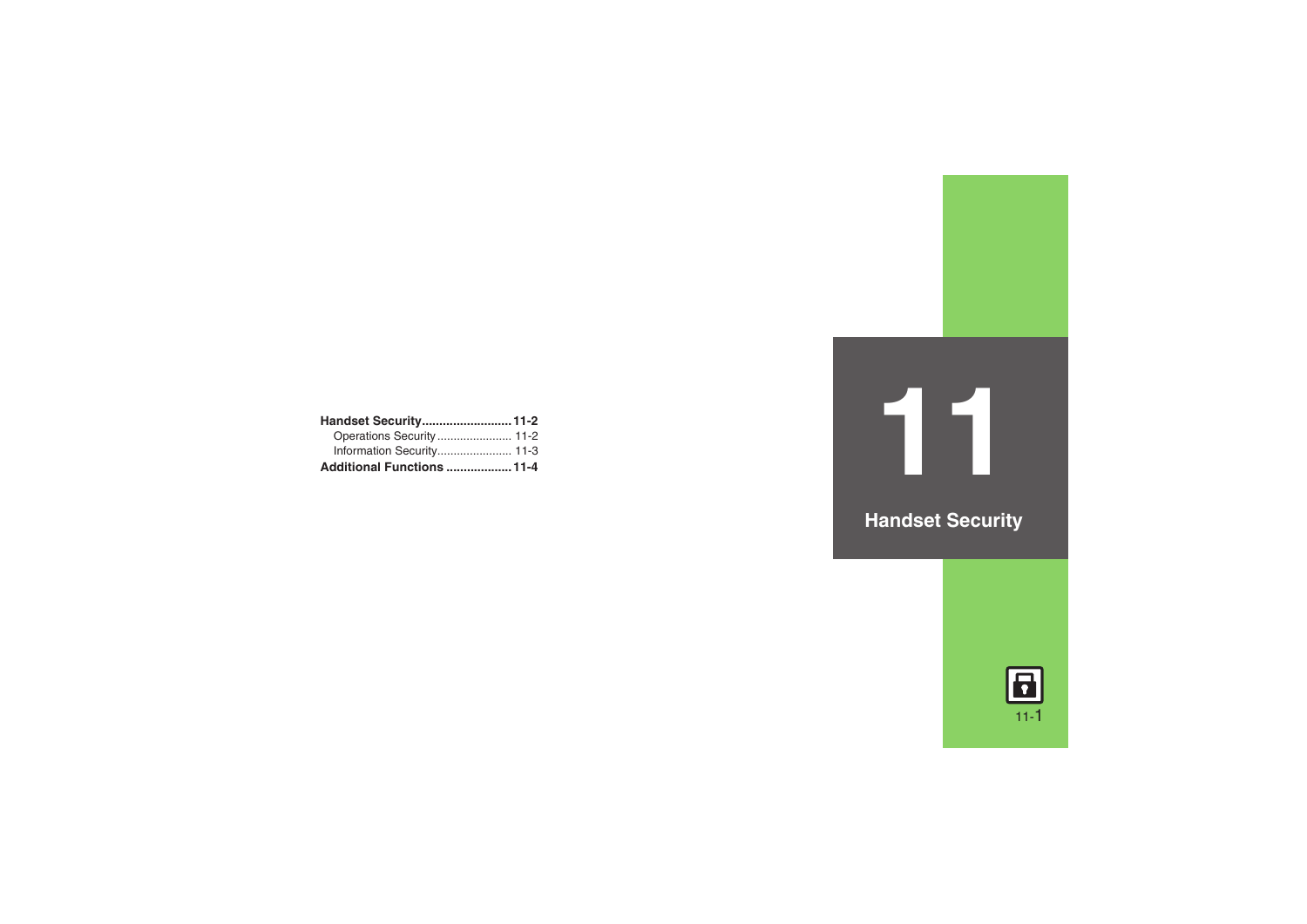## <span id="page-1-0"></span>**Handset Security**

# <span id="page-1-1"></span>**Operations Security**

**Function Lock**

Restrict access to handset functions.

| Auto                  | Lock when Display turns off<br>or handset is closed                   |
|-----------------------|-----------------------------------------------------------------------|
| Once                  | Lock immediately; setting is<br>canceled once handset is<br>unlocked  |
| <b>At Power</b><br>∩ո | Lock when handset is turned<br>on; Handset Code entry<br>window opens |

 $\bullet \bullet \bullet \bullet$  Settings  $\bullet \bullet \bullet$  In Phone menu, *Locks*  $\bullet \bullet$ 15:05 Locks **PIN Entry**  $n + f$ Change PIN2 Function Lock  $0<sup>tf</sup>$ Locks Menu*Function Lock*  $\blacktriangleright$   $\lceil \bullet \rceil$ Select item  $\rightarrow$  ●  $\rightarrow$  Enter Handset Code  $\blacktriangleright$   $\lceil \bullet \rceil$ **Unlocking Temporarily While handset is locked, enter Handset Code**  $\rightarrow \bullet$ **When Function Lock is Active**

. Press corresponding key to turn handset on/off, answer calls, place callers on hold, end calls, etc.

## **PIN Entry**

Activate PIN Entry to require PIN entry each time handset is turned on.



Lock a lost handset remotely via PC or another handset. Secure Remote Lock disables all operations except turning handset on, and activates IC Card Lock. For more about Secure Remote Lock, see SoftBank Mobile Website (**P.15-22**) or contact SoftBank Mobile Customer Center, General Information (**P.15-39**).

Handset Security **Handset Security 11**

## **Advanced**

0([Changing PINs](#page-3-1) ([Setting Secure Remote Lock activation message to appear](#page-3-2) (**[P.11-4](#page-3-1)**)

11-2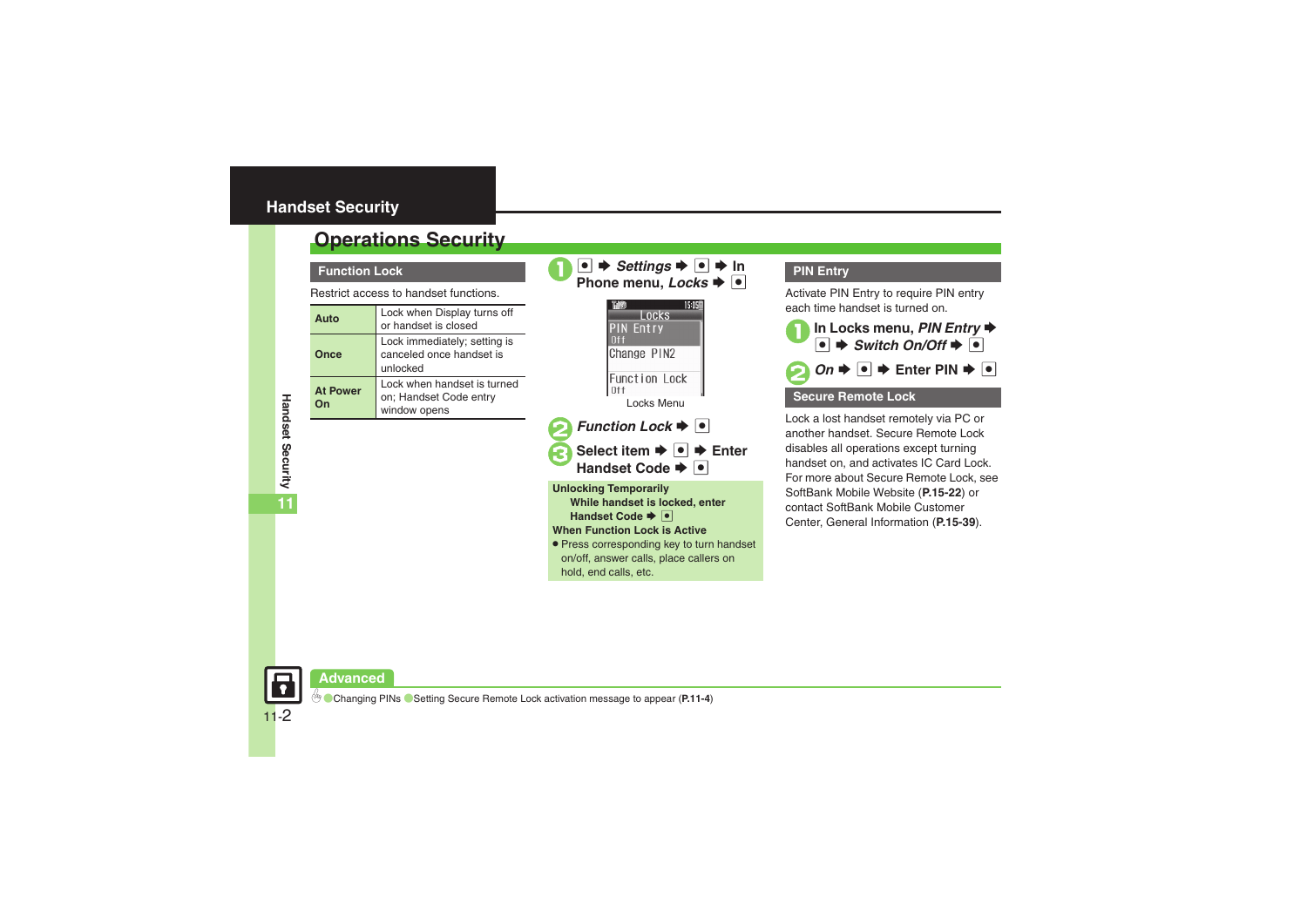# <span id="page-2-0"></span>**Information Security**

#### **Application Lock**

Restrict access to these functions:





 $\boxed{\circ}$  $\blacktriangleright$  **Enter Handset Code**  $\overline{\bullet}$ 

**Temporary Access to Functions** • When accessing functions, enter Handset Code and press  $\lceil \bullet \rceil$ .

## **History Lock**

Restrict access to Call Log and sent/ received mail records.



15 05 **History Lock** Call Log Sent/Rcvd Ms...



#### **Temporary Access to Records**

. When accessing records, enter Handset Code and press  $\lceil \bullet \rceil$ .

### **Show Secret Data**

Activate Show Secret Data to access Secret entries.



1**In Locks menu,** *Show Secret*



**When Show Secret Data is Active**

. Predictive is not available for text entry.